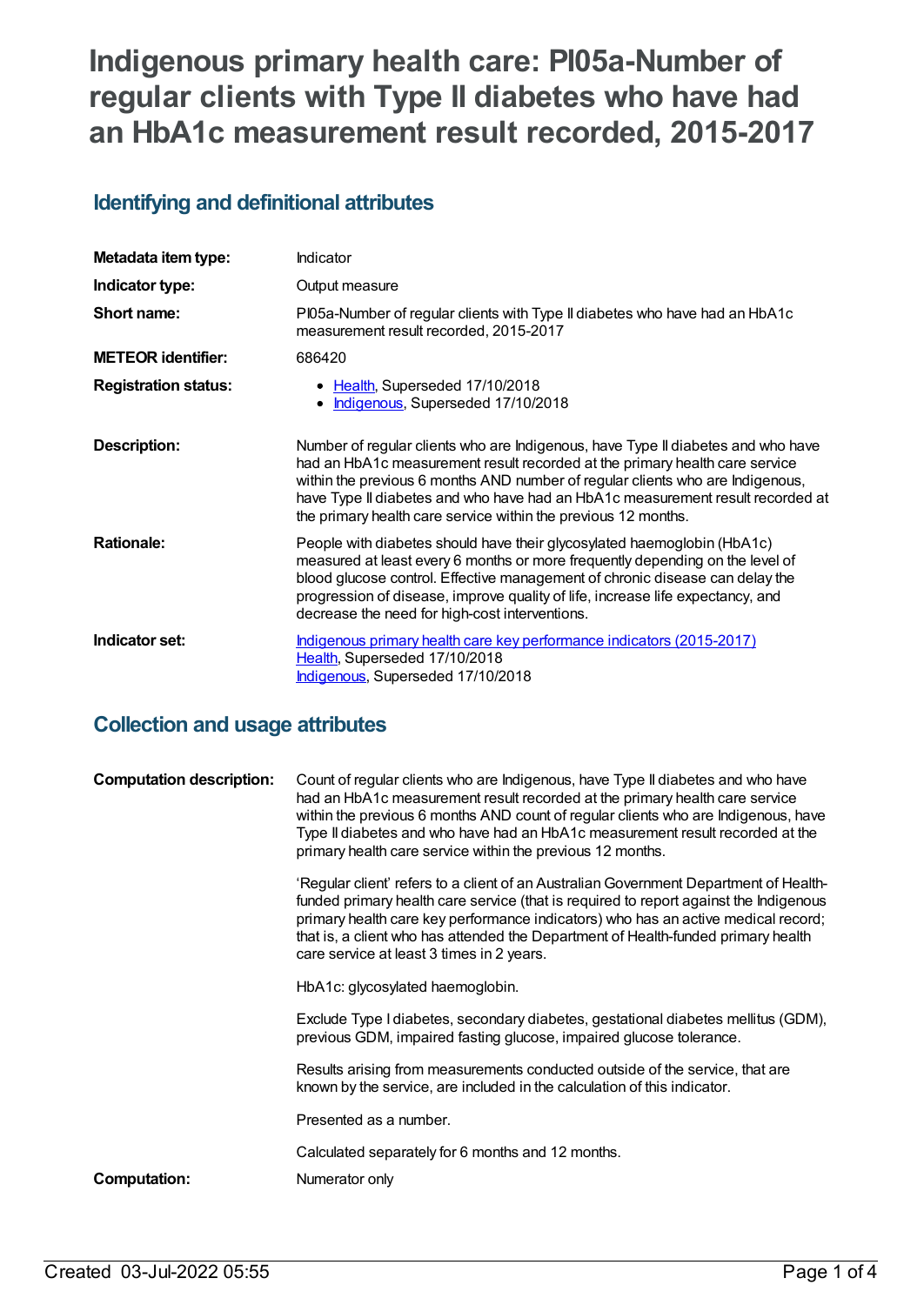Calculation A: Number of regular clients who are Indigenous, have Type II diabetes and who have had an HbA1c measurement result recorded at the primary health care service within the previous 6 months.

Calculation B: Number of regular clients who are Indigenous, have Type II diabetes and who have had an HbA1c measurement result recorded at the primary health care service within the previous 12 months.

| Numerator data elements: | <b>Data Element / Data Set-</b>                                                                                                |
|--------------------------|--------------------------------------------------------------------------------------------------------------------------------|
|                          | Person-diabetes mellitus status, code NN                                                                                       |
|                          | Data Source                                                                                                                    |
|                          | Indigenous primary health care data collection                                                                                 |
|                          | NMDS / DSS                                                                                                                     |
|                          | Indigenous primary health care NBEDS 2017-18                                                                                   |
|                          | Guide for use                                                                                                                  |
|                          | Type II diabetes only.                                                                                                         |
|                          |                                                                                                                                |
|                          | Data Element / Data Set-                                                                                                       |
|                          | Person-glycosylated haemoglobin measurement result recorded indicator.<br>yes/no code N                                        |
|                          | Data Source                                                                                                                    |
|                          | Indigenous primary health care data collection                                                                                 |
|                          | NMDS / DSS                                                                                                                     |
|                          | Indigenous primary health care NBEDS 2017-18                                                                                   |
|                          | Data Element / Data Set-                                                                                                       |
|                          | Person-Indigenous status, code N                                                                                               |
|                          | Data Source                                                                                                                    |
|                          | Indigenous primary health care data collection                                                                                 |
|                          | NMDS / DSS                                                                                                                     |
|                          | Indigenous primary health care NBEDS 2017-18                                                                                   |
|                          | Guide for use                                                                                                                  |
|                          | The implementation start date for this data element in the Indigenous primary<br>health care NBEDS 2017-18 is 1 December 2017. |
|                          | Data Element / Data Set-                                                                                                       |
|                          | Person-regular client indicator, yes/no code N                                                                                 |
|                          | Data Source                                                                                                                    |
|                          | Indigenous primary health care data collection                                                                                 |
|                          | NMDS / DSS                                                                                                                     |
|                          | Indigenous primary health care NBEDS 2017-18                                                                                   |
|                          | Guide for use                                                                                                                  |
|                          | The implementation start date for this data element in the Indigenous primary                                                  |

health care NBEDS 2017-18 is 1 December 2017.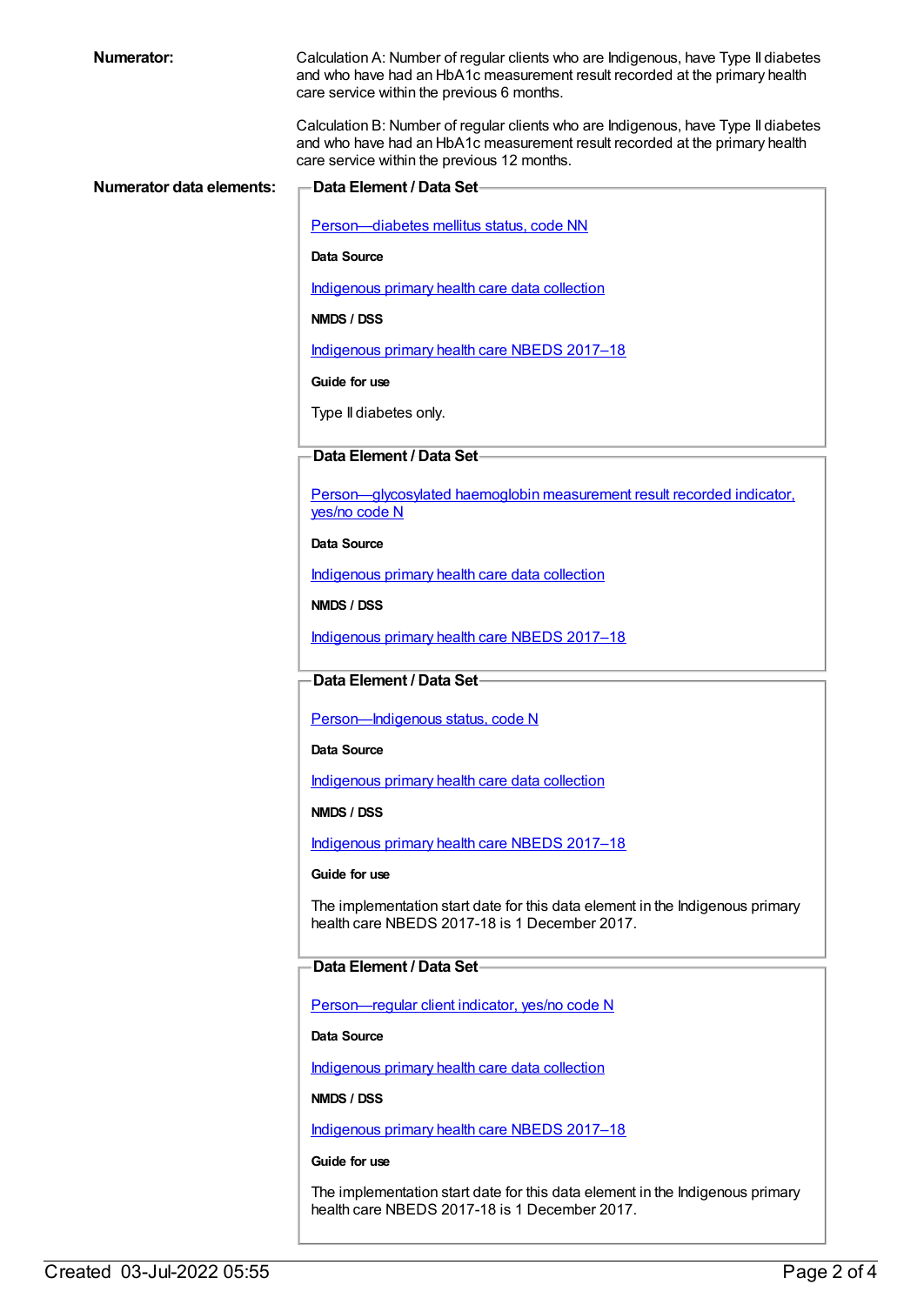| Disaggregation:                  | 1. Sex:<br>a) Male<br>b) Female                                                                                                                                |
|----------------------------------|----------------------------------------------------------------------------------------------------------------------------------------------------------------|
|                                  | 2. Age:<br>$a)$ 0-4 years<br>$b)$ 5-14 years<br>c) 15-24 years<br>d) 25-34 years<br>e) 35-44 years<br>f) 45-54 years<br>g) 55-64 years<br>h) 65 years and over |
| Disaggregation data<br>elements: | Data Element / Data Set-                                                                                                                                       |
|                                  | Person-age, total years N[NN]                                                                                                                                  |
|                                  | Data Source                                                                                                                                                    |
|                                  | Indigenous primary health care data collection                                                                                                                 |
|                                  | NMDS / DSS                                                                                                                                                     |
|                                  | Indigenous primary health care NBEDS 2017-18                                                                                                                   |
|                                  | Data Element / Data Set-                                                                                                                                       |
|                                  | Person-sex, code X                                                                                                                                             |
|                                  | <b>Data Source</b>                                                                                                                                             |
|                                  | Indigenous primary health care data collection                                                                                                                 |
|                                  | NMDS / DSS                                                                                                                                                     |
|                                  | Indigenous primary health care NBEDS 2017-18                                                                                                                   |
|                                  | Guide for use                                                                                                                                                  |
|                                  | The implementation start date for this data element in the Indigenous primary<br>health care NBEDS 2017-18 is 1 December 2017.                                 |

## **Representational attributes**

| <b>Representation class:</b> | Count   |
|------------------------------|---------|
| Data type:                   | Real    |
| Unit of measure:             | Person  |
| Format:                      | N[N(6)] |
|                              |         |

#### **Indicator conceptual framework**

**Framework and dimensions:** [Effective/Appropriate/Efficient](https://meteor.aihw.gov.au/content/410681)

### **Data source attributes**